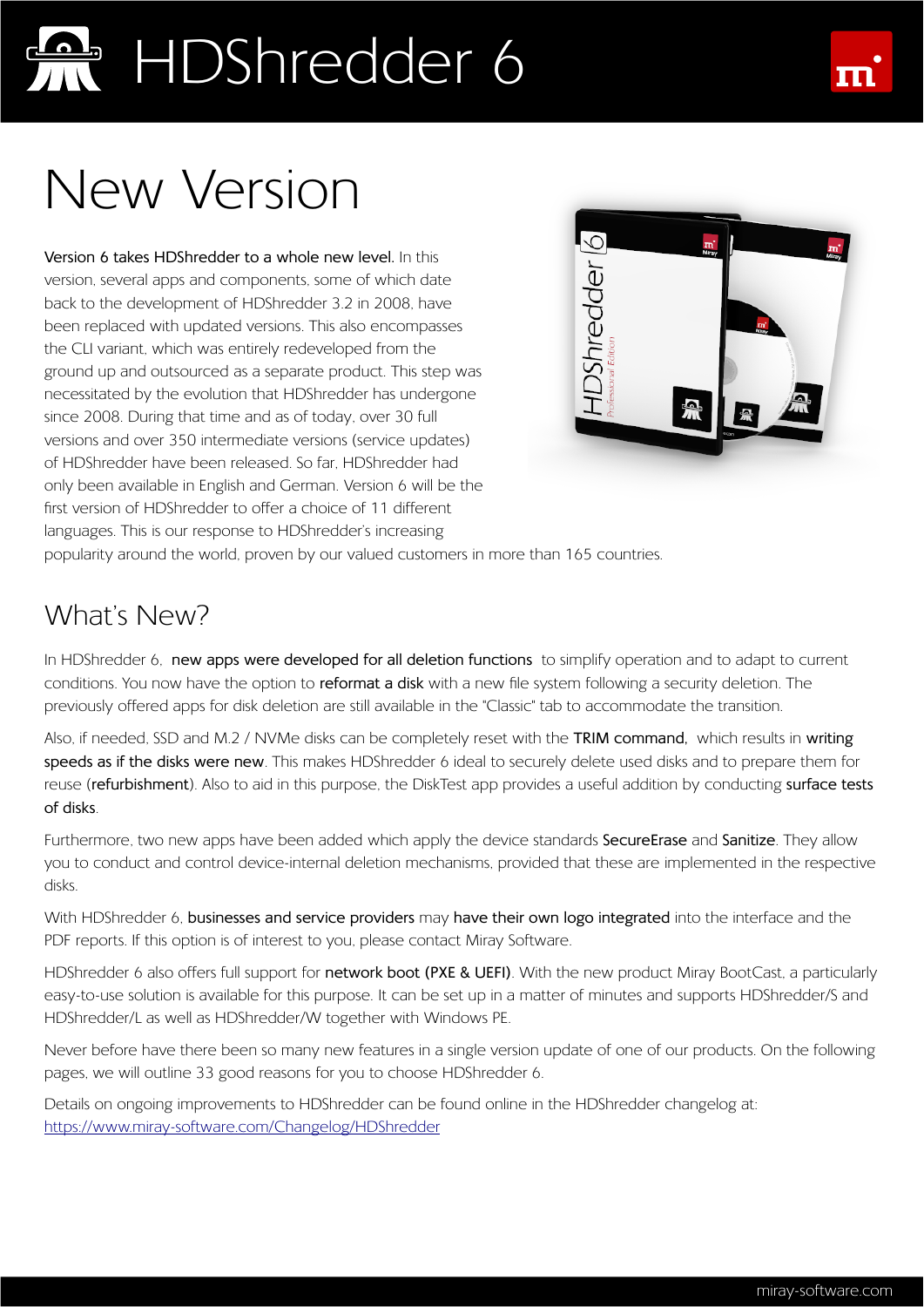### New Features

#### **SecureErase** and **Sanitize** Commands | 6.0 PE and up

By supporting the commands SecureErase for hard disks and Sanitize for hard disks and SSDs (also for M.2/NVMe), HDShredde can now apply the integrated sanitation mechanisms of disks, provided they are implemented in these disks.

#### **Secure Deletion Apps** Completely Renewed | 6.0 FE and up

The apps for secure disk erasure have been completely revised, redesigned and improved. The TRIM option for SSD and NVMe and the option to reformat a disk afterwards have been added. The app that allows user-defined, individual erasing has also been systematically extended.

#### **Automatic Formatting** Post Deletion | 6.0 PE and up

At the start of a deletion process, you can choose which file system you wish to automatically format the disk with. For specific partitioning and formatting you may use the Partitioner app.

#### **Enhanced Reports** in the New Apps | 6.0 PE and up

The new apps also contain updated and enhanced deletion reports along with a tool to open them directly within the program.

#### **TRIM Option and App** for SSD & M.2/NVMe | 6.0 PE and up

With the TRIM option integrated into the deletion functions, along with a dedicated TRIM app, SATA and M.2/NVMe disks, by means of an additional memory cleanup, can be reconditioned for fast access comparable to their new condition.

#### **DiskTest App** – Storage Media Test | 6.0 PE and up

This disk surface test can be used to check hard disks, SSDs, flash drives and USB sticks for faulty memory. The scope ranges from basic tests to advanced quality assurance tests.

#### **M.2/NVMe SSDs** Fully Supported | 6.0 SE and up

Thanks to improved support for M.2 and NVMe flash storage media, these can now be used to their full extent.

#### **SD/microSD** and **eMMC** now Supported | 6.0 PE and up

Integrated eMMC storage (notebooks, tablets) as well as SD and microSD cards can also be used with the self-booting variants and can be securely deleted or refurbished.

#### **Thunderbolt** Device Support | 6.0 SE and up

HDShredders's self-booting variants now also support devices that are connected via a Thunderbolt port.

#### **Live Status** – Track Processes Online | 6.0 PE and up

Once authorized by the user, program statuses can be monitored online. This is especially convenient when needing to track several simultaneous processes without being physically present or on site.

#### **Email Notifications** upon Completion | 6.0 PE and up

To complement the tracking in Live Status, you can also be notified by email once a program process is completed.

#### **SecureBoot** Up-to-date | 6.0 BE and up

UEFI SecureBoot was raised to a new security level for all operating systems in 2021. HDShredder has been equipped accordingly and is therefore future-proof to run on PC platforms with UEFI Secureboot.

#### **Network Boot** for PXE and UEFI | 6.0 PE and up

HDShredder 6 supports PXE and UEFI network boot in all of its variants (HDShredder/W, HDShredder/S and HDShredder/L). For this specific purpose, we developed an additional, optional component – Miray BootCast. It cuts any time and effort usually needed for the set up of a network boot environment to almost zero. It integrates seamlessly into large and small networks and can be started as an application or as a service.

#### **Tablets** – Support Improved | 6.0 PE and up

Thanks to improved hardware support for tablets based on PC technology (≠ ARM tablets), HDShredder can be used directly on many models.

#### **On-Screen Keyboard** – Virtual Keyboard | 6.0 PE and up

The on-screen keyboard is designed for use only with touchscreens and without a connected keyboard and/or mouse (e.g. in production areas), or for mouse-only operation (trackpad) in dust-proof areas (e.g. medical technology).

#### **Target Disk Mode** via Firewire on Mac | 6.0 PE and up

HDShredder can now use Apple's Mac PCs in Target Disk Mode if a connection is established via Firewire. The disks installed in the Mac can then be addressed directly in the Mac without having to remove them.

#### **64 Bit Boot-Setup** | 6.0 FE and up

The Boot Setup, which creates boot media with HDShredder/S and HDShredder/L on Windows, now supports 64 bit. This allows boot media to be created on a pure 64 bit Windows system (without WoW64 subsystem, e.g. Windows PE 64).

#### **Spot** is Now a **File Manager** | 6.0 PE and up

Until now, the app Spot had been a mere file browser that was used to view folder structures and files. The app can now also be used to copy, move and delete files and folders, particularly in the self-booting variants HDShredder/S and HDShredder/L.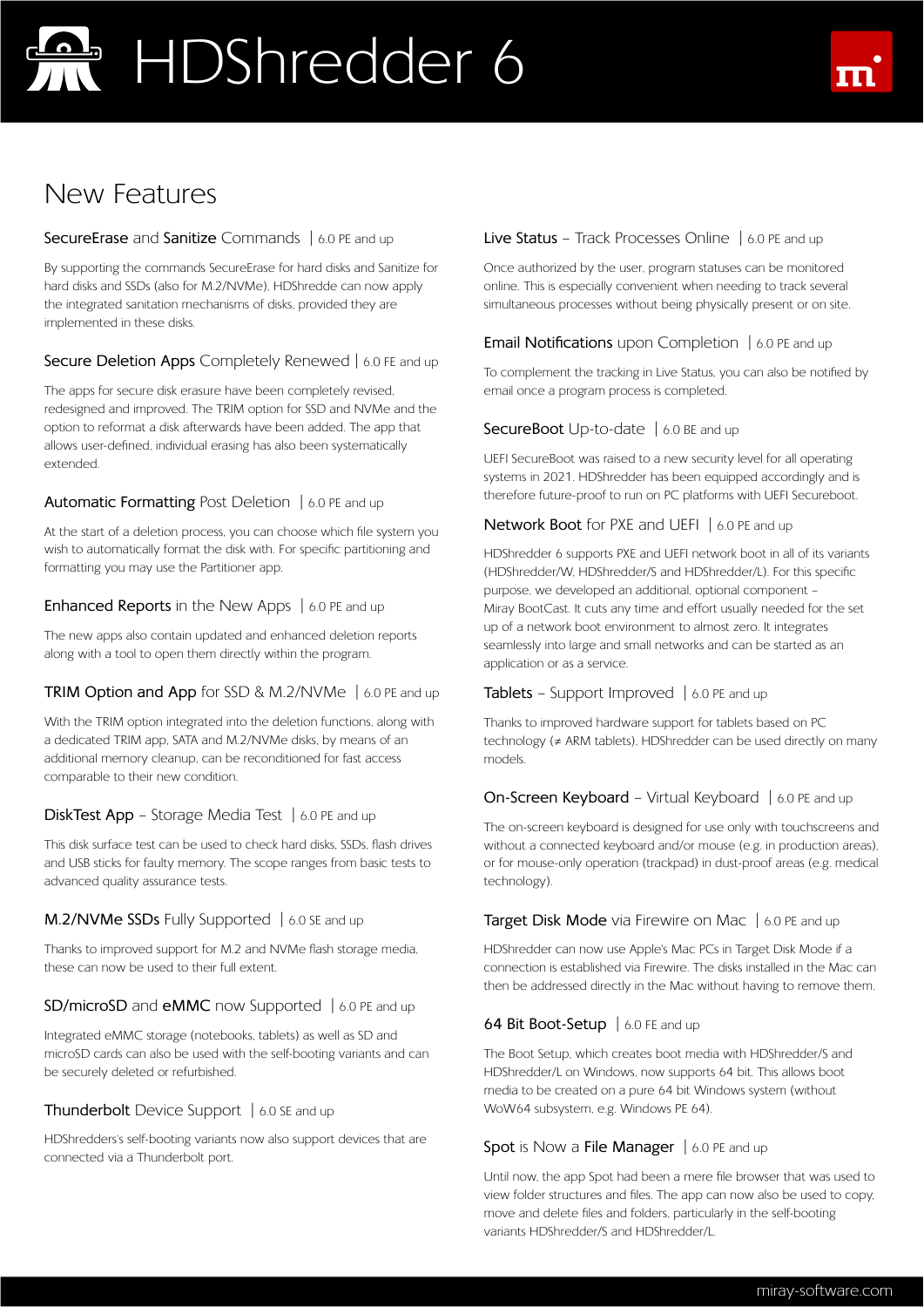

#### Open **Text Files and Images** in Spot | 6.0 FE and up

Images and text files can be opened directly in Spot via the context menu – all other files can be opened, also directly, in the hex editor.

#### **Custom Logo Integration** – Service Providers | 6.0 PE and up

We offer the option to integrate your service business logo into the PDF reports. This helps you to remain present to your customers, even after you have completed the assignment. Please contact us for more information!

#### New **Progress Indicator** | 6.0 FE and up

The newly developed and comprehensively arranged status indicator offers a clear overview of essential and detailed information both during an active process and once the process is completed.

#### **Pic Auxiliary** – Open Pictures In Spot | 6.0 FE and up

The Pic auxiliary has been added to the Spot File Manager. Pic lets you open pictures directly within the Spot File Manager to provide a better oversight of folders by being able to view their contents.

#### **Hex Auxiliary** – Hex Editor for Files | 6.0 FE and up

The Hex auxiliary is a simple, straightforward hex editor for files, which allows you to open and modify any file in hex view.

#### **Hybrid ISO** Download Package Option | 6.0 BE and up

You can now receive the program package as Hybrid ISO, which can be written directly to CD/DVD or a USB stick. It lets you create HDShredder boot media without using Boot Setup, e.g. when working on Linux..

#### **DiskQuarantine** – Block File System Errors | 6.0 BE and up

DiskQuarantine prevents errors in the partitioning and file system structures from impeding or disrupting the program operation, especially when working with defective disks.

#### **SafeDisk Applet** – Disk Safety Features | 6.0 SE and up

Aside from the DiskQuarantine feature, the SafeDisk applet also allows you to unlock password protected disks. It will also alert you when the Windows Controlled Folder Access is active.

#### **SafeRemove Applet** Improvement | 6.0 FE and up

The SafeRemove applet has been equipped with an intuitive display for disks and volumes, and informs of successful disk removal with a popup.

#### **WLAN** in Self-Booting Variants | 6.0 PE and up

HDShredder/L contains a WLAN applet to establish a WLAN connection in self-booting use, e.g. to save reports.

#### **Network Shares** in Self-Booting Variants | 6.0 PE and up

Via the network share applet of HDShredder/L, network shares with access protection (password) can be fully used by all apps, e.g. for saving reports or storing other files.

#### **Intel NICs** – Advanced Support | 6.0 BE and up

In HDShredder/S, support for Intel network adapters (NIC) has been significantly expanded and now encompasses various additional LAN NICs, including many onboard adapters.

#### **Intel SATA/NVMe-Merged Controllers** | 6.0 SE and up

HDShredder/S supports the special remapping capabilities of Intel SATA/ NVMe controllers for both types of SSDs (SATA and NVMe), so that disks which are connected to them can be used normally.

#### **Intel VMD** – Advanced Support | 6.0 PE and up

HDShredder/S and HDShredder/L now support the new Intel Volume Management Device – a special controller for NVMe SSDs. Disks that are connected to this controller can be used with HDShredder.

#### Support for **PCIe Hot-Swapping** | 6.0 PE and up

Hot-swapping of PCIe devices is now supported, provided that both of the PCIe device (e.g. adapter card) and the PCIe port are capable of hot-plugging.

#### **Jumplist** in Windows | 6.0 FE and up

On Windows (HDShredder/W), the most important apps can now be started directly from a jumplist.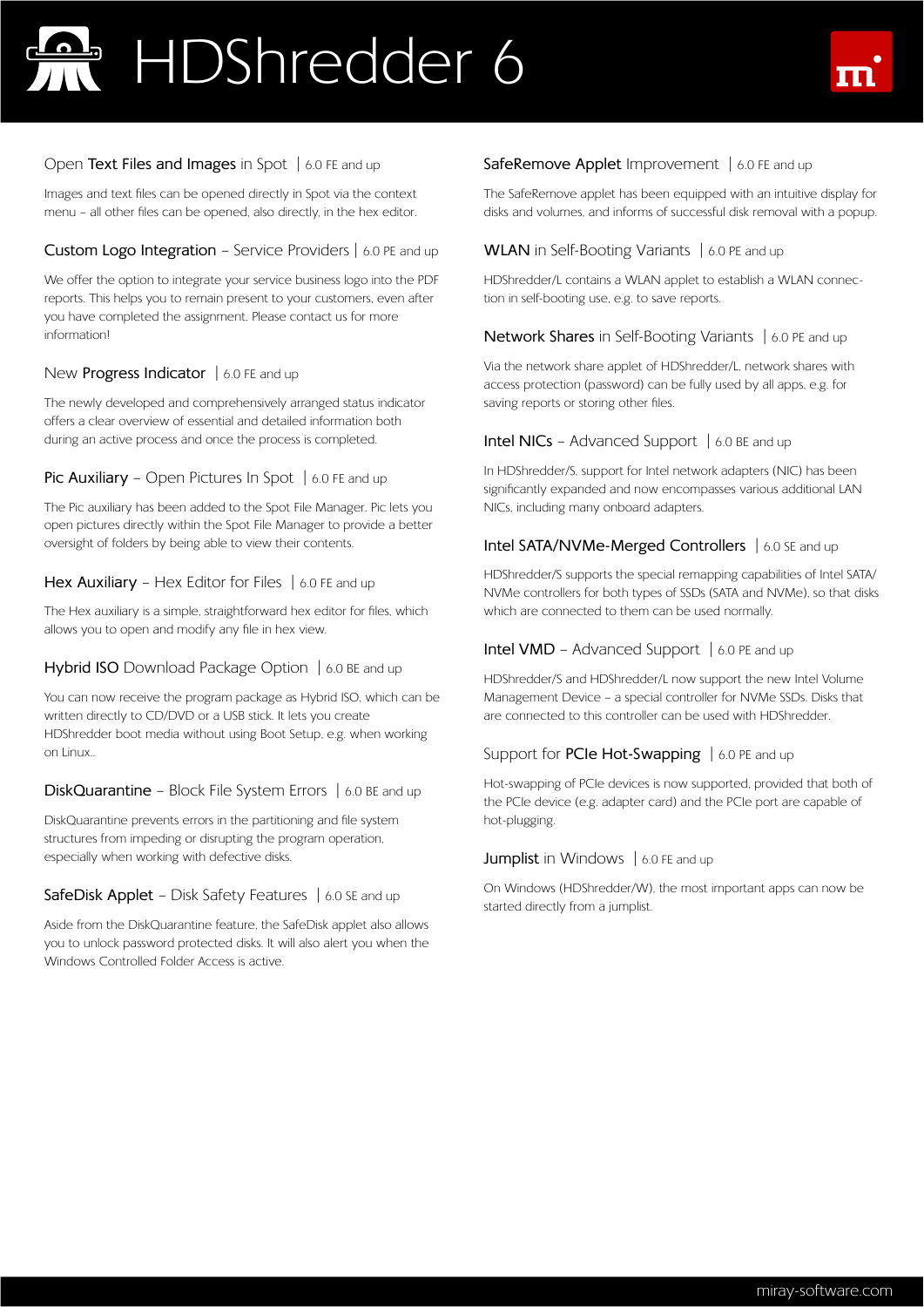

### Feature Matrix

The table below provides an overview of the main features that have been added to HDShredder, along with their availability in the respective editions. Unfilled dots (<sup>D</sup>) indicate that, while the feature is available, it cannot be used to its full extent when working with the edition in question.

|     | Ver. New Features in HDShredder 6             |        |        |   | FE BE SE PE EE |  |
|-----|-----------------------------------------------|--------|--------|---|----------------|--|
|     | 6.0 SecureErase and Sanitize Commands         |        |        |   |                |  |
|     | 6.0 Secure Deletion Apps Completely Renewed   |        |        |   |                |  |
|     | 6.0 Automatic Formatting Post Deletion        | $\Box$ | $\Box$ | Ο |                |  |
| 6.0 | Enhanced Reports in the New Apps              |        |        |   |                |  |
| 6.0 | TRIM Option and App for SSD & M.2/NVMe        |        |        |   |                |  |
| 6.0 | DiskTest App - Storage Media Test             |        |        |   |                |  |
|     | 6.0 M.2/NVMe SSDs Fully Supported             | $\Box$ |        |   |                |  |
|     | 6.0 SD/microSD und eMMC now Supported         |        |        |   |                |  |
| 6.0 | Thunderbolt Device Support                    | $\Box$ |        |   |                |  |
|     | 6.0 Live Status - Track Processes Online      |        |        |   |                |  |
| 6.0 | Email Notifications upon Completion           |        |        |   |                |  |
|     | 6.0 SecureBoot Up-to-date                     | □      |        |   |                |  |
|     | 6.0 Network Boot for PXE and UEFI             |        |        |   |                |  |
|     | 6.0 Tablets - Support Improved                | □      |        |   |                |  |
|     | 6.0 On-Screen-Keyboard - Virtual Keyboard     |        |        |   |                |  |
|     | 6.0 Target Disk Mode via Firewire on Mac      |        |        |   |                |  |
|     | 6.0 64 Bit Boot-Setup                         |        |        |   |                |  |
|     | 6.0 Spot is Now a File Manager                |        |        |   |                |  |
| 6.0 | Open Text Files and Images in Spot            |        |        |   |                |  |
| 6.0 | Custom Logo Integration - Service Providers   |        |        |   |                |  |
|     | 6.0 New Progress Indicator                    |        |        |   |                |  |
| 6.0 | Pic Auxiliary - Open Pictures In Spot         |        |        |   |                |  |
|     | 6.0 Hex Auxiliary - Hex Editor for Files      |        |        |   |                |  |
|     | 6.0 Hybrid ISO Download Package Option        |        |        |   |                |  |
|     | 6.0 DiskQuarantine - Block File System Errors |        |        |   |                |  |
| 6.0 | SafeDisk Applet - Disk Safety Features        | $\Box$ |        |   |                |  |
| 6.0 | SafeRemove Applet Improvement                 |        |        |   |                |  |
| 6.0 | <b>WLAN</b> in Self-Booting Variants          |        |        |   |                |  |
| 6.0 | Network Shares in Self-Booting Variants       |        |        |   |                |  |
| 6.0 | <b>Intel NICs - Advanced Support</b>          | □      |        |   |                |  |
|     | 6.0 Intel SATA/NVMe-Merged Controllers        | □      |        |   |                |  |
|     |                                               |        |        |   |                |  |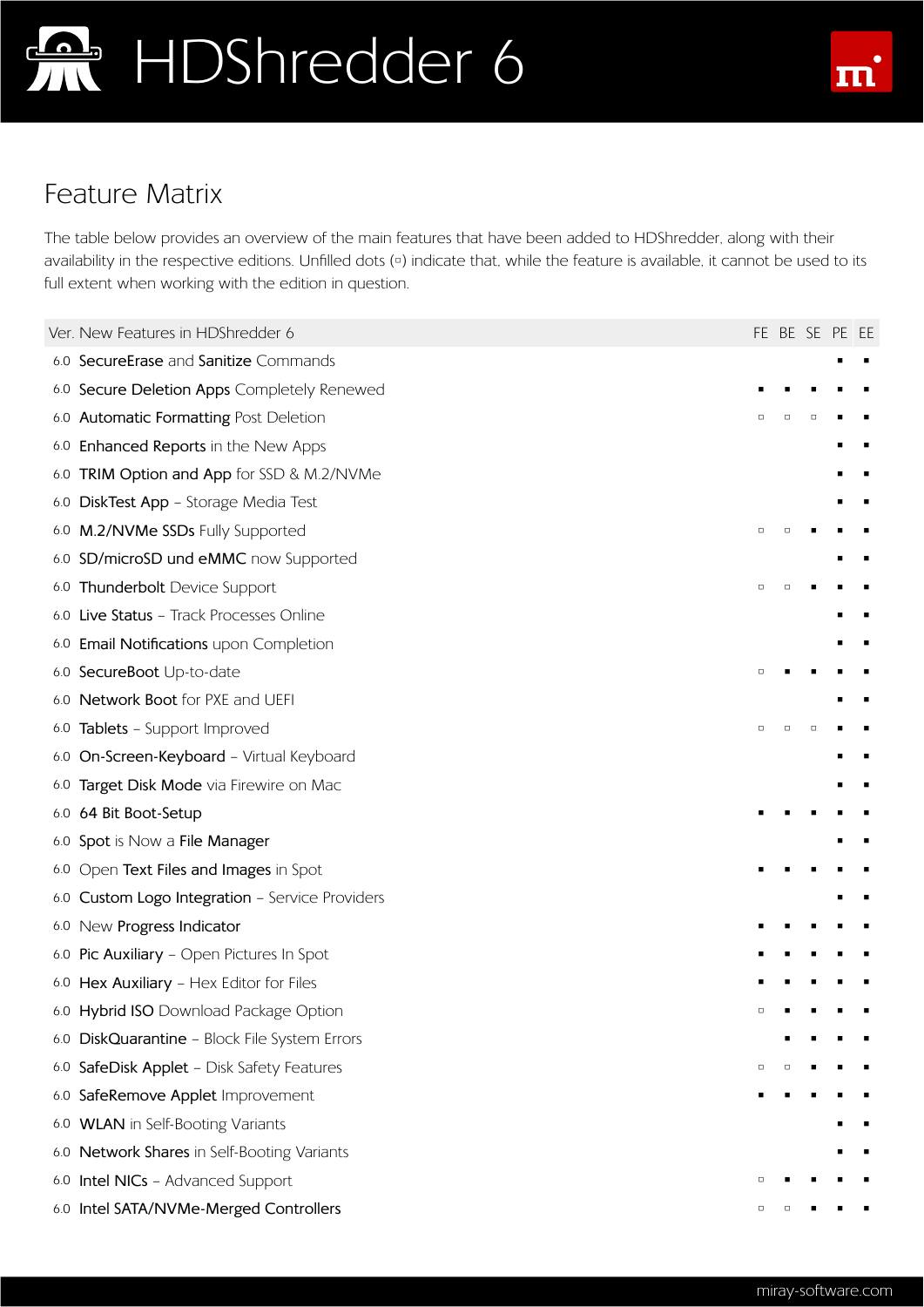

- 
- 
- 
- Ver. New Features in HDShredder 6 FE BE SE PE EE
- 6.0 **Intel VMD** Advanced Support
- 6.0 Support for **PCIe Hot-Swapping**
- 6.0 **Jumplist** in Windows

### Information on Modifications

The following information pertains to modifications which do not represent features in the actual sense, yet which bring about a different or new program behavior in comparison to the previous version. Therefore, this information is specifically aimed at users of HDShredder 5 or older versions.

#### **CLI as Its Own Product**

The command line version (CLI) has been fundamentally revised, unlinked from the development of the graphic variant, and has been outsourced as a separate product – HDShredder CLI. As a result, it is even easier to meet the specific requirements of a CLI application, such as integration into scripts and use in the Windows Command Shell and PowerShell. We will happily provide support and advice to our customers who currently use the CLI interface of HDShredder 5 or older and who wish to switch to HDShredder CLI. Please contact us!

#### **Classic Tab**

HDShredder 6 features new app versions that replace previous apps (see also "New Features"). To facilitate the transition for our users, the previous apps remain available under the new "Classic" tab, which contains the entries of the former "Quick Select" tab. The new "Quick Select" tab has been slightly redesigned and now holds the new app versions.

Note: The "Classic" tab is intended for use during the transition and will be removed after HDShredder 6. Therefore, please use the apps in the other tabs whenever possible.

#### **Updates, Product and License Information**

The License applet in the system bar has been redesigned and, on Windows (HDShredder/W), it now offers direct access to information in the web browser. Information includes the current license status, program changes and improvements (ChangeLog), or the

applicable update and upgrade options (Upgrade Configurator). In HDShredder/S and HDShredder /L, a corresponding QR code is displayed which can be used to open the requested site on a smartphone or tablet without having to enter its link manually.

#### **Download Options**

With the introduction of a hybrid ISO as a download option, the other options have also been changed and adapted to accommodate specific types of use.

 The **self-extracting setup file (.EXE)** is intended for users who need an installation on Windows. Apart from the installation program, it also contains the Boot Setup. An ISO file is not included, yet it can be created with the Boot Setup.

 The **ZIP archive** is intended for users who do not need an installation on Windows. The Boot Setup can be accessed via the HDShredder program interface. An ISO file is not included, as it can be created with the Boot Setup.

**The Hybrid ISO** is intended for non-Windows users who wish to create a bootable CD or USB stick with Linux or MacOS on-board resources and without using Boot Setup. Just like the ZIP package, it does not include a Windows installation.

#### **Changed 32/64 Bit EXE for Windows**

With HDShredder 6, the 64 bit variant has been made the standard in all areas. As a result, the names of the EXE files have been changed. The file "hdshredder.exe" now